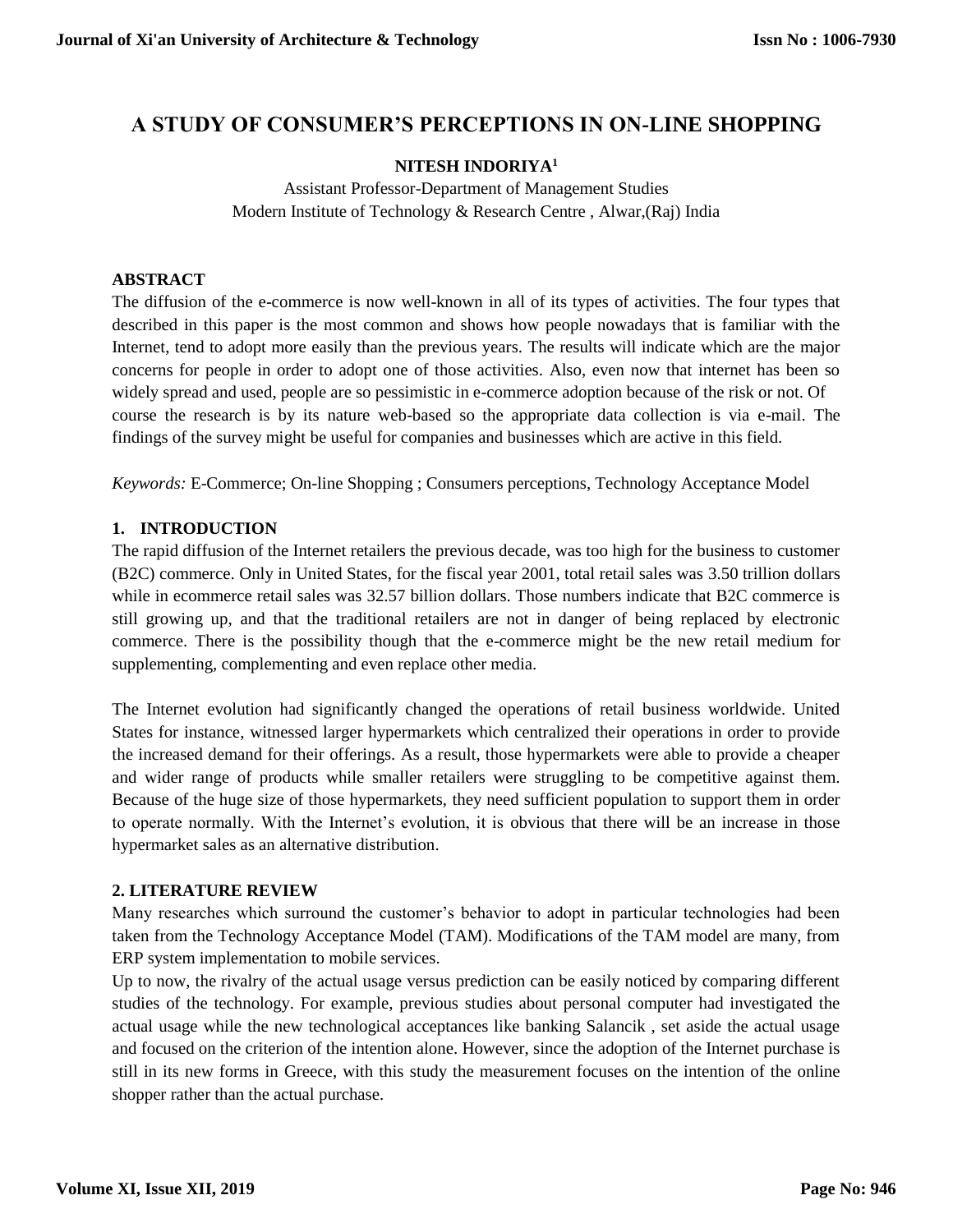The behavioral intention had been used to predict the actual usage successfully until now. Behavioral intention is the "degree to which a person has formulated conscious plans to perform or not perform some specified future behavior" . This one comes across with the Theory of Reasoned Action and his theory of planned behavior , which supports that the behavioral intention is for the behavior a good predictor. In Information systems (IS), TAM was used widely by many studies in order to predict the behavioral intention for the information technology.

While past researches found no connectivity with the subjective norm and the behavioral intention, which had as a result not to include it on their TAM model, however Brown et al., found that the norm does influence the behavioral intention.

Davis firstly introduced TAM, and his goal was to explain and predict user's IT acceptance over his workplace. According to Davis , perceived usefulness "is the prospective user's subjective probability that using a specific application system will increase his or her job performance within an organizational context" while ease of use "refers to the degree to which the prospective user expects the system to be free from effort". Those two variables are the major factors which are expected to influence someone's attitude for using a specific system, which in turn with the perceived usefulness, are expected to explain any possible intension of using the system.

# **3. RESEARCH MODEL AND HYPOTHESES**

Here is our modified TAM model about the intention for the Internet shopping in Greece. Except from the perceived usefulness and the ease of use which are the main TAM factors, we include the perceived risk, perceived enjoyment, subjective norms and self efficacy.

#### *3.1. Perceived risk*

According to Bauer, "Consumer behavior involves risk in the sense that any action of a consumer will produce consequences that he cannot anticipate with anything approximating certainty, and some of which are likely to be unpleasant".

**H1:** Perceived risk will have a negative impact on the customer's intention to shop online.

#### *3.2. Perceived usefulness*

According to Davis "perceived usefulness is the extent to which a person believes that using a particular technology will enhance his or her job performance". This performance should be centered with the benefits through Internet purchasing adoption minus the normal retailing.

For the needs of this research, perceived usefulness is the extent to which a person believes that by adopting on Internet purchase, will create value for him.

**H2:** Perceived usefulness will have a positive impact on the customer's intention to shop online.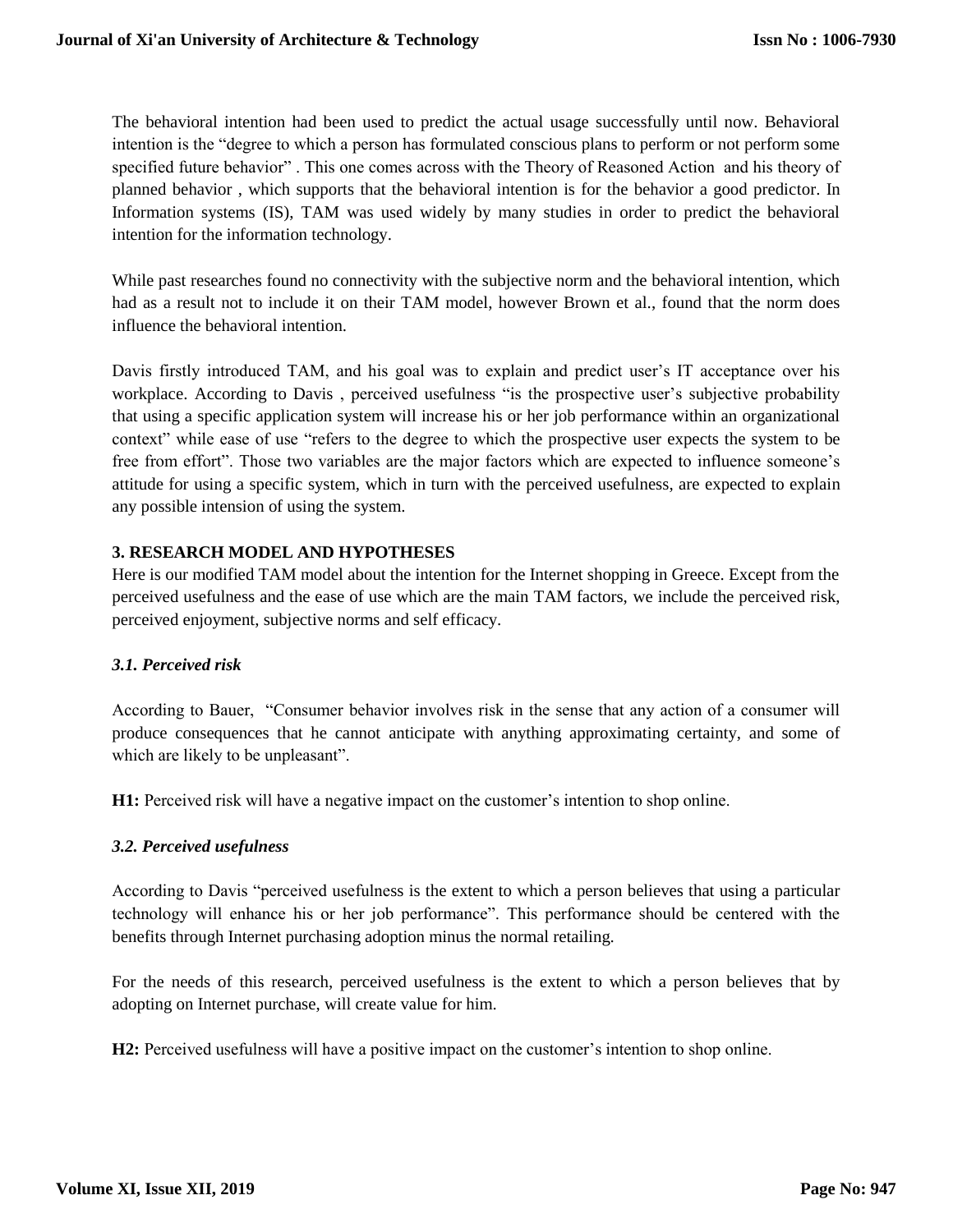# *3.3. Perceived ease of use:*

This has to be about the level of effort someone needs in order to make an e-commerce adoption. The higher the effort, the easier user will abandon the system . Perceived ease of use is one of the two strong factors, which play a significant role in Internet shopping, like perceived usefulness. Thus, in this research perceived ease of use is when the user believes that any possible Internet purchase, will be free from effort Davis.

**H3:** Perceived ease of use will have a positive impact on the customer's intention to shop online.

# *3.4. Perceived Enjoyment:*

According to Reid and Brown, "there are many motivational reasons that govern individual's intention to shop, which includes overcoming boredom, peer group influence and status consciousness." Bellenger and Kargoankar divide the potential customers into two categories: economic and recreational shoppers. Also Reid and Brown stated for economic customers that "they are more often than not to recluse themselves from unnecessarily engaging in the shopping experience."

Past studies for the demographic variables, indicate that mostly teenagers are in great knowledge of the Internet tools. Also, the factor of enjoyment could not be discounted by the shopping orientation. Jarvenpaa and Todd, found that convenience is a significant factor for the adoption of the Internet purchasing.

Satisfaction can be interpreted by the means of elation and pleasure which are relevant with the user's Internet purchasing. Thus, perceived enjoyment has a positive impact on the online shopping intention.

**H4:** Perceived enjoyment will have a positive impact on the customer's intention to shop online.

# **4. DATA COLLECTION AND ANALYSIS**

Primary data was used in this research in order to find out the intention in online shopping in India. Data was collected through the summer of 2019 and the targeted population was more than 100 India; the final number was 250 respondents. E-mails were sent to randomly selected people in Greece through Internet (e-mails, Facebook etc).

The questionnaire was divided into the 4 parts: The first part is the demographic variables. The second part is about the Internet usage questions. Third is the part which are included the items of the research and the final category is the questions for the dependent variable.

# **5. CONCLUSIONS AND IMPLICATIONS**

#### *Discussion and Conclusions*

Perceived usefulness (PU), was found to be the most important factor which may influence the Internet shopping intention. Customers are mostly influenced by the usefulness of the products instead of its ease of use, and this study validates that. However results may be different depending on the type of the products which is going to be purchased.